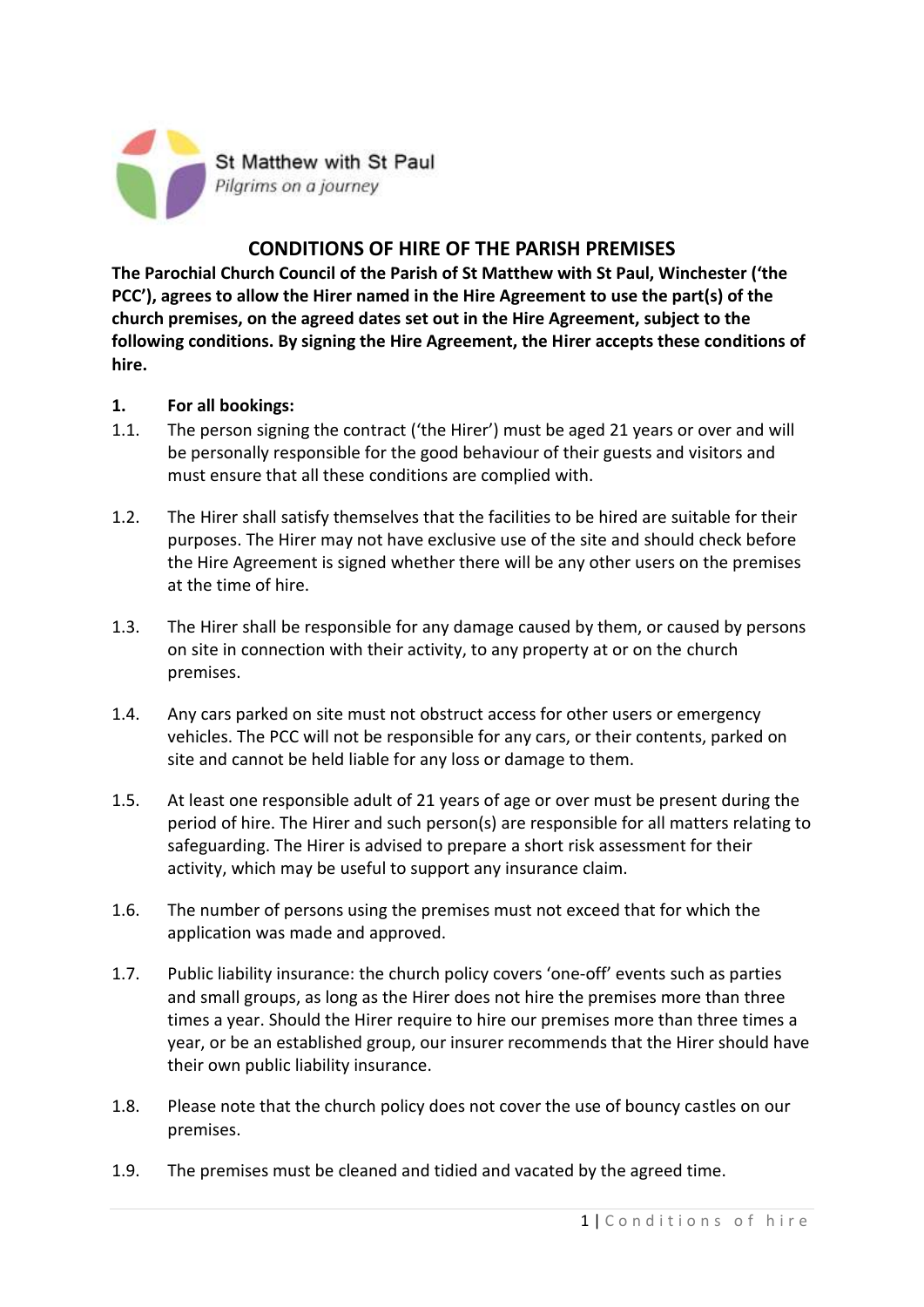- 1.10. Access to the premises is by prior arrangement only.
- 1.11. In compliance with Health & Safety legislation, all electrical appliances are tested on a regular basis. Permission must be obtained in advance for the use of any equipment not provided by the PCC. It is the responsibility of the Hirer to ensure that such equipment complies with all legal and safety requirements, including Portable Appliance Testing.
- 1.12. The PCC is not responsible for maintaining food hygiene standards for the purposes of the Hirer. *We currently advise that food should not be prepared on the premises.*
- 1.13. All statutory requirements, including those relating to Health & Safety and public entertainments, must be strictly fulfilled by the Hirer. Film, music, dancing, indoor sporting events and stage events may be considered to be regulated entertainment and, as such, are licensable activities which require authorisation from the local licensing authority. It is the Hirer's responsibility to inform the local licensing authority and obtain the appropriate licence. This applies if tickets are to be sold to the public, or sold to friends and neighbours, or even if admission is free and open to all.
- 1.14. The premises may not be used for games of gambling or chance, other than raffles.
- 1.15. Alcoholic drinks are permitted, subject to restrictions and the prior permission of the PCC which is noted on the Hire Agreement. lf money will be exchanging hands (either by sale or donations) for alcoholic drinks, it is the responsibility of the Hirer to obtain the appropriate Temporary Event Licences from Winchester City Council and to provide a sight of these licences to the PCC, if required.
- 1.16. Smoking is not permitted in any part of the premises.
- 1.17. With the exception of assistance dogs, no animals are permitted on the premises.
- 1.18. The Hirer shall not use the premises for the performance of any dramatic or musical work, or for the delivery of any lecture of which copyright exists, without the consent of the owner of the said copyright. The Hirer must not in any manner infringe any existing copyright, and must indemnify the PCC against any action for breach of copyright.
- 1.19. The fabric, fittings and contents of the premises shall not be interfered with in any way. No nails or screws shall be driven into walls, floors, ceilings, furniture or fittings. Posters or party decorations may be fixed to the notice boards but not the walls.
- 1.20. Any items of furniture that are moved / used during the period of hire, whether in the church, hall or rooms, must be returned to their original place before leaving. Fabric chairs must not be taken outside.
- 1.21. Furniture and apparatus required may be brought on to the premises at the Hirer's own risk. No articles of a flammable, explosive or dangerous nature can be brought on to the premises without prior consent of the PCC.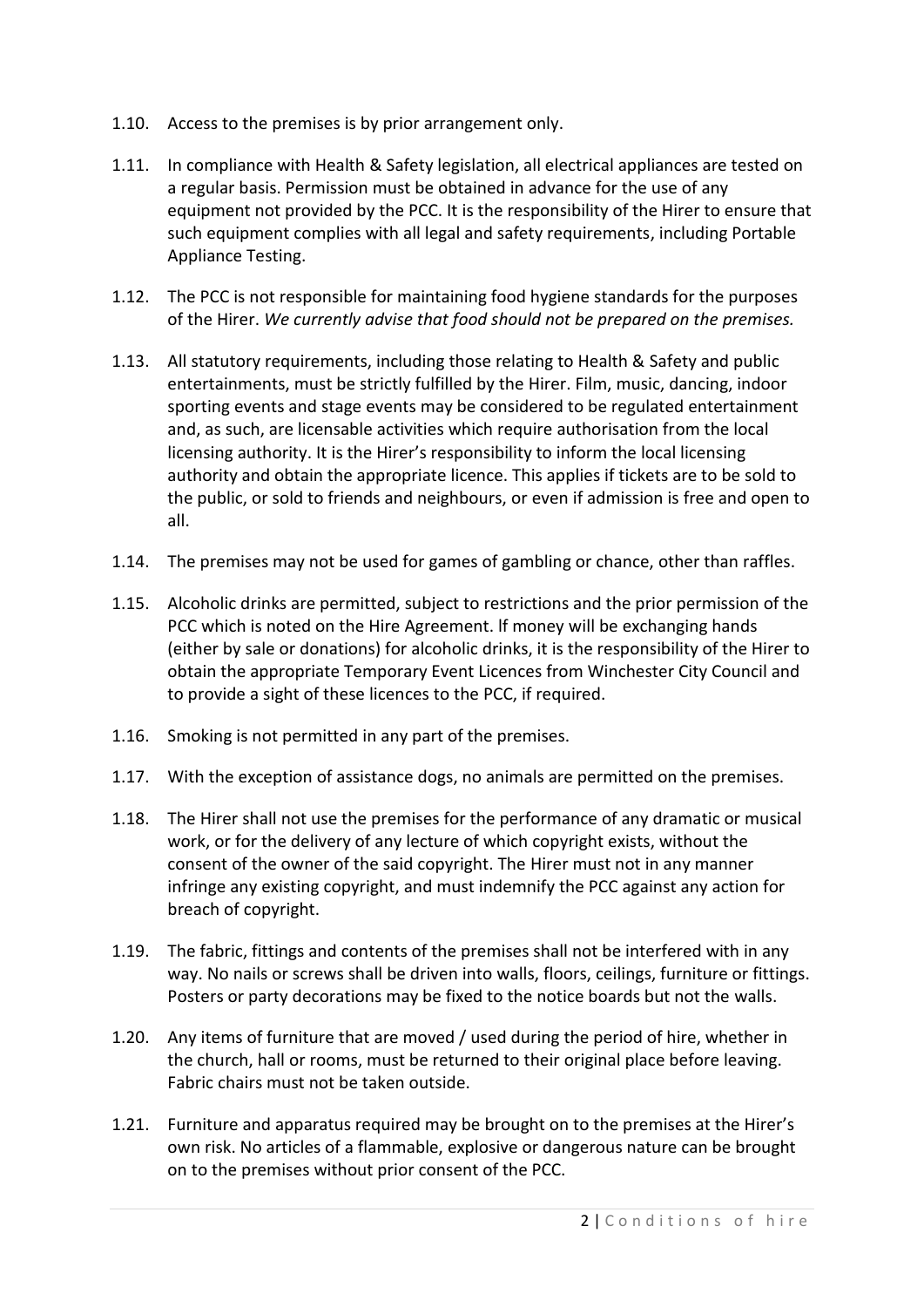- 1.22. Members of the PCC and persons authorised by them have the right of access to the premises at all times including the time when the premises are hired by the Hirer, and they may monitor the events taking place.
- 1.23. Before, during and after the hire period, those attending must not cause a nuisance to adjoining premises or cause excessive noise. The Hirer shall be responsible for ensuring the preservation of good order for the full duration of the letting and until the premises are vacated.
- 1.24. The PCC reserves the right to suspend or withdraw use of the premises by an individual or group with immediate effect, should any of these conditions be breached.
- 1.25. The decision of the PCC shall be final in all respects and this includes the right to:
	- 1.25.1. give not less than four weeks' notice in writing to cancel regular bookings if the premises are required for another event;
	- 1.25.2. cancel any event due to failure to comply with these conditions on previous occasions or due to unforeseen circumstances, without being liable to costs;
	- 1.25.3. refuse admission;
	- 1.25.4. insist that the noise level be reduced.
- 1.26. The PCC has a policy of ensuring that the church premises are used for the widest benefit of the community. The PCC cannot guarantee that regular bookings will automatically be renewed, but will always consult those affected.
- 1.27. The PCC reserves the right to cancel any hiring immediately on notice to the Hirer if:
	- 1.27.1. the accommodation will, due to circumstances outside its control, be unavailable for the hire period, in which case any hiring fees paid by the Hirer will be refunded and the PCC shall have no further liability to the Hirer; or
	- 1.27.2. the Hirer has failed to pay the rental when due, disclose material information concerning the proposed hiring or there are reasonable grounds to conclude that these conditions of hire may be breached to a material extent in which case any refund of the hiring fees shall be at the discretion of the PCC.
- 1.28. Loss, damage and injury
	- 1.28.1. The PCC shall not be responsible for any loss or damage whatsoever to any property arising out of the hiring, nor for any loss, damage, personal injury or death which occurs during the hiring suffered by any person or persons visiting the premises in connection with the hiring, except to the extent that such loss, damage, etc. is caused by the negligence of the PCC, its staff or agents. The hirers shall indemnify the owners against all claims arising out of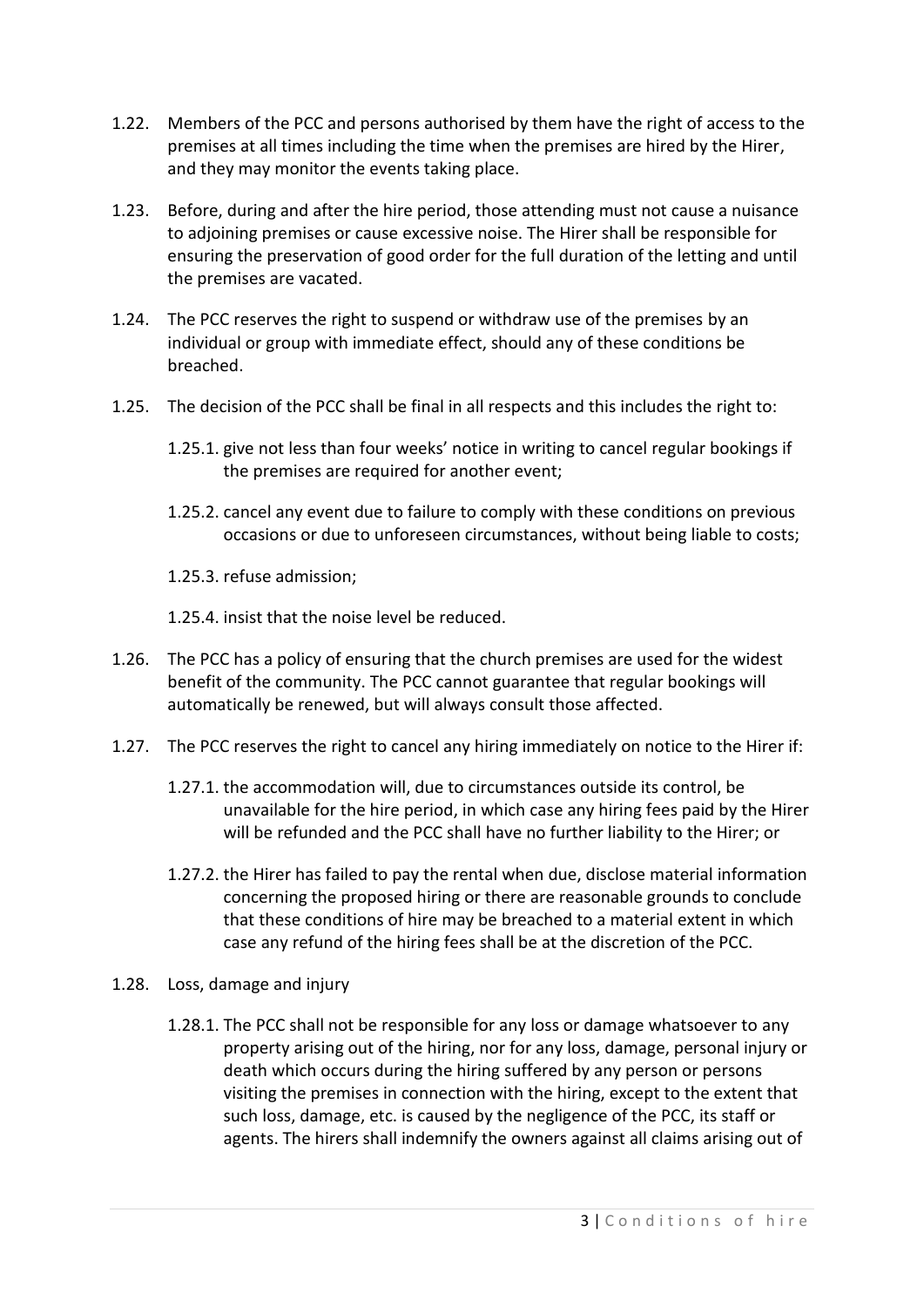such loss and damage or injury, and shall be responsible for taking all necessary safety precautions.

- 1.28.2. Hirers are responsible for any accident or injury arising out of the activity for which they have booked the premises. First aid boxes and incident forms can be found in the kitchens of the hall, rooms and church (an additional first aid box is located in the accessible toilet at St Paul's Church). Any such accidents or injuries must be recorded and the completed form returned to the office, or left in the black postbox next to the hall door. This will be retained for our records. It is the responsibility of the Hirer to ensure that the premises are safe for the purpose for which they intend to use them.
- 1.29. The PCC will seek to keep the premises in good repair, fit for use and complying with relevant legislation. In line with diocesan guidelines for church premises, we are insured with the Ecclesiastical Insurance Group. For more information, please visit [http://www.ecclesiastical.com.](http://www.ecclesiastical.com/)
- 1.30. Should the Hirer require the use of any other facilities or equipment during the period of hire, they must state these needs on the Booking Form. Whilst the PCC will always endeavour to help wherever possible, we may not be able to meet additional requests, if no prior agreement has been given. If further facilities are hired, a special deposit will be required, prior to the event, the sum being determined by discussion with the Parish Administrator. Please note that an extra charge over and above the deposit paid may be made by the PCC at its sole discretion, for example, but not exclusively, where:
	- 1.30.1. damage is caused to any property at or within the premises for which the PCC incurs a cost for repair;
	- 1.30.2. broken / lost items require replacement;
	- 1.30.3. the premises are not left in a clean and tidy condition;
	- 1.30.4. the premises are not vacated at the agreed time.

The decision of the PCC is final when considering whether extra charges will be made.

1.31. Any notice to be given under this agreement must be given in writing to the Parish Administrator on behalf of the PCC, or the Hirer, as stated on the Hire Agreement. Notices can be given by email to the email address specified on the Hire Agreement or as otherwise notified to the other party.

## **2. Fire and safety**

2.1. Equipment and escape routes are in place and clearly marked. These are serviced and reviewed annually. Fire appliances should be handled only by persons familiar with their use, and if it is safe to do so.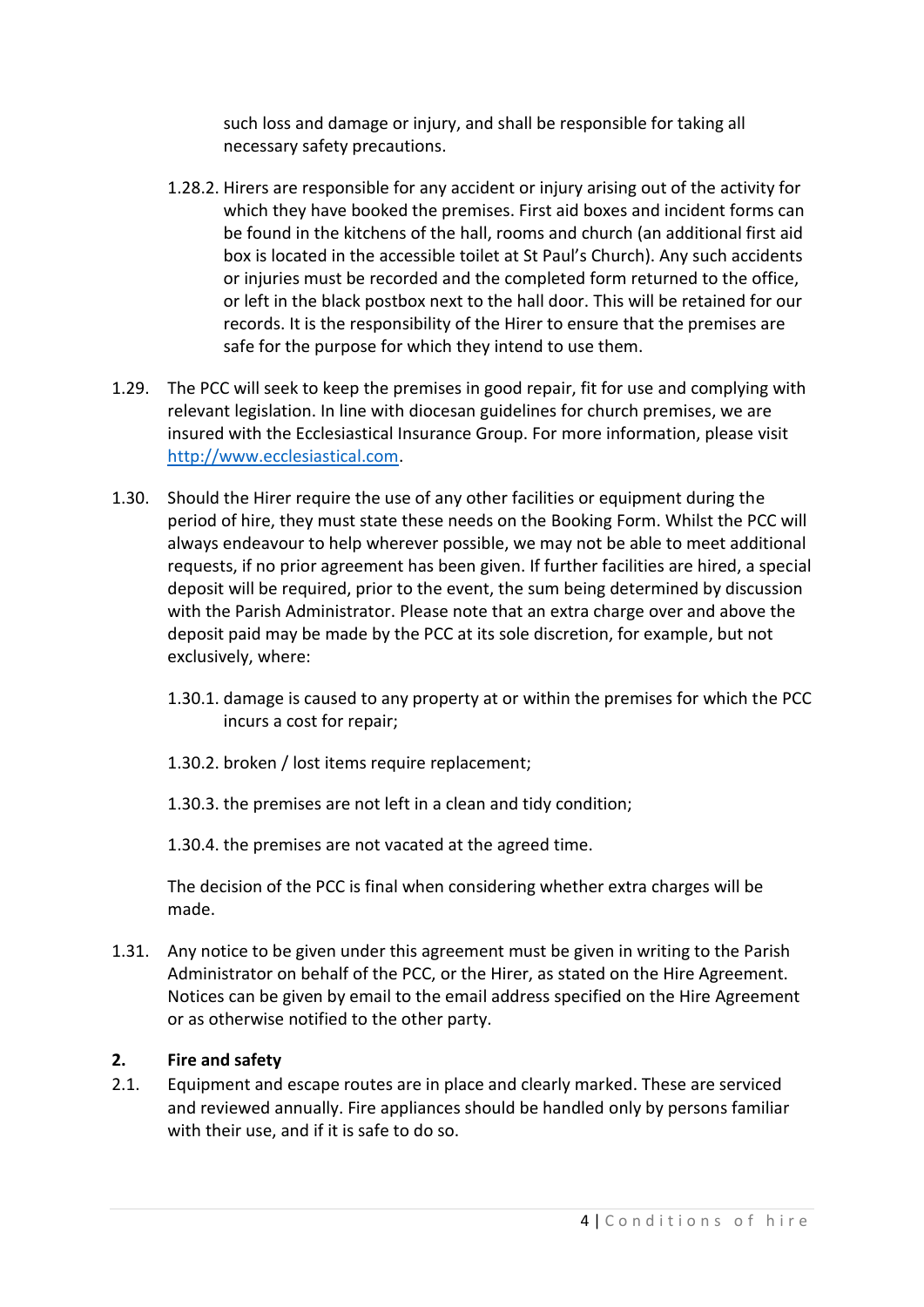- 2.2. Brief emergency procedures are displayed at the back of the church, the hall lobby and in the Parish Rooms, and the Hirer should familiarise themselves with the position of emergency exits and fire appliances.
- 2.3. Fire exits must be kept clear at all times.
- 2.4. The Hirer is responsible for informing people that in the event of a fire, or any other threat to safety, they should evacuate the building immediately and assemble in the far corner of the car park, ensuring that clear access is available for emergency vehicles. The Hirer should then telephone for the emergency services, check the building is clear of occupants (if safe to do so) and leave the building closing all the doors behind them. NB Hirers should bring a mobile phone with them for emergency use.
- 2.5. As soon as evacuation is complete, the Hirer should inform the churchwardens of the incident (please note that these numbers are for use in an emergency only and must not be used for routine enquiries). Regular hirers should carry out a realistic fire drill once a year and inform the Parish Administrator when this has been done.
- 2.6. When using or tidying up St Paul's Hall, remember that the far door is a fire exit and should not be obstructed at any time.
- 2.7. For safety purposes, the Hirer is advised that:
	- 2.7.1 there are differences in floor levels within St Paul's Church at the dais and there is a ramp which can be used;
	- 2.7.2 there are uneven floor surfaces in St Matthew's Church;
	- 2.7.3 the doors on the serving hatch in St Paul's Church are large and extremely heavy, and great care should be taken when opening and closing these doors to avoid injury.
- 2.8. While the PCC seeks to ensure all areas are safe, the Hirer is advised, and the Hirer agrees, not to use the outside children's play areas under overhanging trees during high winds.

## **3. Complaint procedure**

While the PCC hopes that the Hirer's use of the premises will go well, should there be any problems, difficulties or concerns, they should be raised in the first instance with the Parish Administrator.

If a resolution is not achieved, the issue will be referred to the churchwardens and the PCC.

## **4. Payment, notice and keys**

- 4.1. For one-off users:
	- 4.1.1 The amount due for hire of the facilities must be paid at least fourteen days in advance and should be sent with the completed booking form and a